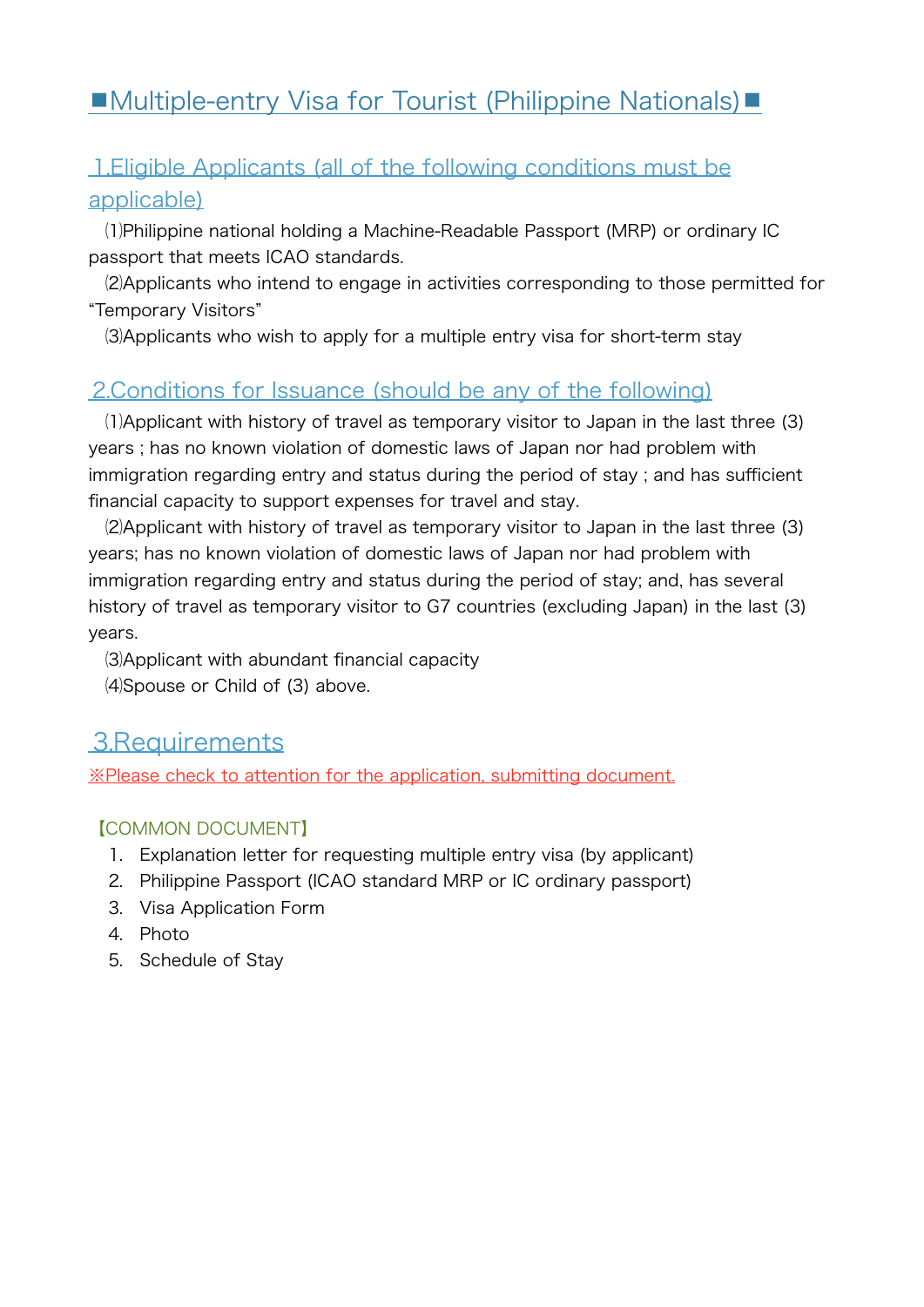#### 【SPECIFIC REQUIREMENTS】

#### **CAPPLICANTS WHO FALL UNDER 2(1) ABOVE (WITH TRAVEL HISTORY AS** TEMPORARY VISITOR TO JAPAN AND HAS SUFFICIENT FINANCIAL CAPACITY)

 ⒍ Proof of travel to Japan in the last three (3) years (Old or recent passport with used temporary visitor visa and landing permission stamps)

⒎ Income Tax Return of Applicant (clear photocopy) (latest)

 ⒏ Proof of Financial Capacity (applicant's bank deposit balance certificate or dividend certificate of stock etc. as proof of sufficient economic status)

### **CAPPLICANTS WHO FALL UNDER 2(2) ABOVE (WITH TRAVEL HISTORY AS** TEMPORARY VISITOR TO JAPAN AND HAS TRAVELLED SEVERAL TIMES AS TEMPORARY VISITOR TO G7 COUNTRIES EXCLUDING JAPAN)

9. Proof of travel to Japan in the last three (3) years (old or recent passport with used temporary visitor visa and landing permission stamps)

10. Proof of several travel as temporary visitor to G7 countries excluding Japan in the last (3) years (old or recent passport with entry visas and immigration stamps)

**CAPPLICANTS WHO FALL UNDER 2(3) ABOVE (WITH SUFFICIENT FINANCIAL** CAPACITY)

- 11. Birth Certificate issued by PSA (Note1)
- 12. Marriage Certificates issued by PSA(Note2)
- 13. Income Tax Return of applicant (clear photocopy) (latest)
- 14. Proof of abundant Financial Capacity (applicant's bank deposit balance

certificate or dividend certificate of stock etc. as proof of abundant economic status)

#### **CAPPLICANTS WHO FALL UNDER 2(4) ABOVE (SPOUSE OR CHILD OF 2(3))**

15. Income Tax Return of Guarantor [2(3) above] (latest)

 16. Guarantor's Proof of abundant Financial Capacity (guarantor's bank deposit balance certificate or dividend certificate of stock etc. as proof of abundant economic status)

- 17. Guarantee letter from the guarantor
- 18. Birth Certificate issued by PSA (Note1)
- 19. Marriage Certificates issued by PSA(Note2)

#### (Note 1) Birth Certificate

(1) If the birth certificate from Philippine Statistics Office (PSA) is unreadable, or has incomplete information, please submit the birth certificate issued by PSA together with a birth certificate issued by the Local Civil Registrar.

ーーーーーーーーーーーーーーーーーーーーーーーーーーーーーーーーーーーーーーーーーーー

(2) If the birth certificate is "late registration", please submit in addition, a baptismal certificate and school record (Form 137) from high school or elementary and School Yearbook (if possible).